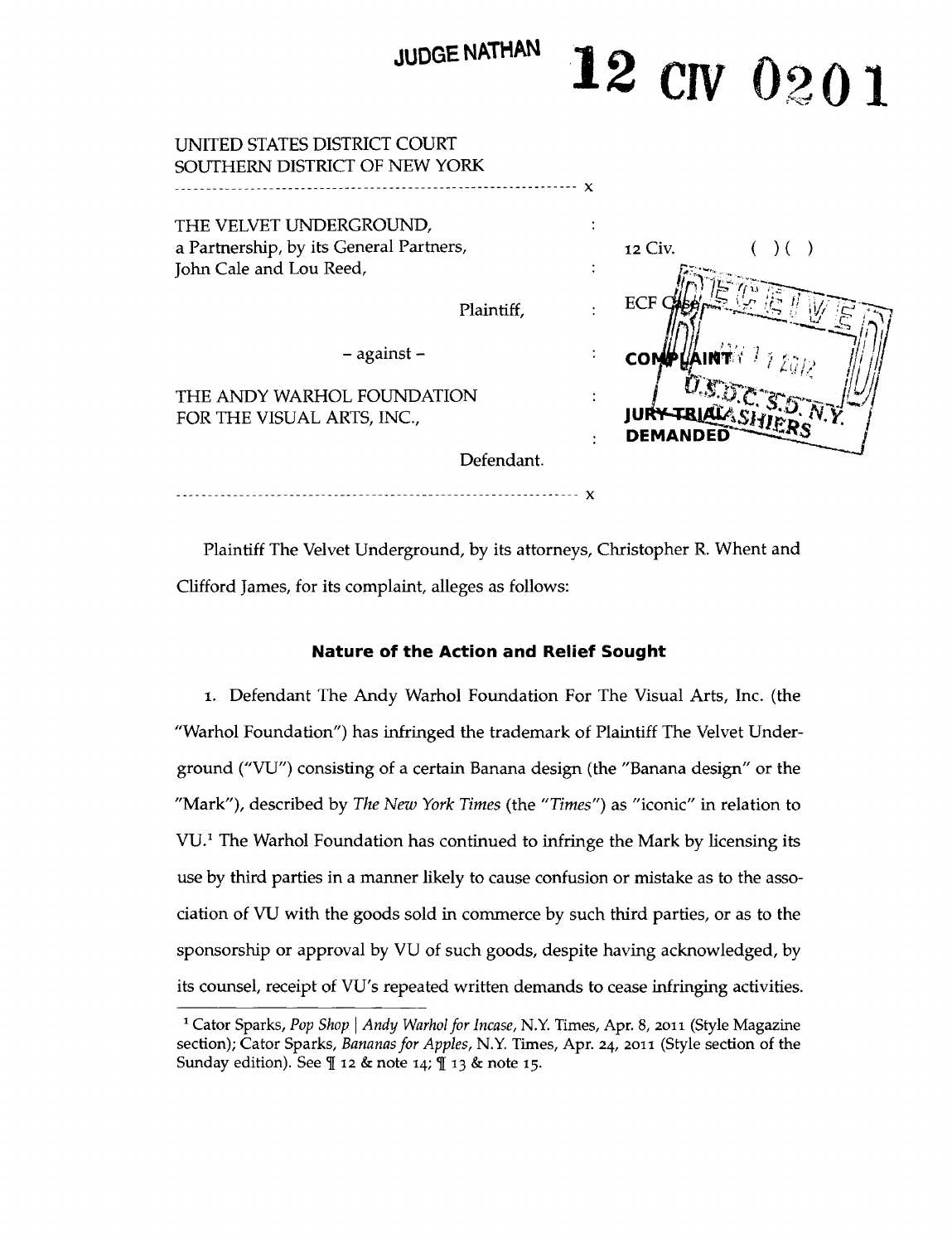Consequently, VU brings this action under the Lanham Act, and the common law of New York State, for appropriate relief, including, without limitation, an award of attorneys' fees.

2. The Warhol Foundation has sought to justify its unlawful licensing activities involving the Mark by asserting that it has a copyright interest in the Banana design, despite the incontrovertible fact that the Banana design, insofar as copyright rights are concerned, is in the public domain. The Banana design was first published in 1967, and continuously and repeatedly afterwards, without any copyright notice, and neither Andy Warhol, the Warhol Foundation, nor anyone else, has applied for registration of any copyright or deposited any sample of the work with the Copyright Office. Under the applicable copyright law—which is the Copyright Act in effect from July 1, 1909 through December 31, 1977 (the "1909 Act")—such publication without a copyright notice irrevocably placed the Banana design in the public domain, if it was not there already.<sup>2</sup> Consequently, VU also seeks a declaration, under applicable copyright law, and pursuant to 28 U.S.C. §§ 2201 and 2202, that the Warhol Foundation has no copyright rights or interest in the Banana design.

# **Factual Background**

3. VU is the business entity formed by the rock group "The Velvet Underground,"<sup>3</sup> regularly active as musical performers from 1964 through 1973, and often described as one of the most important and influential groups of the 1960s. In 2003, the music magazine *Rolling Stone* named The Velvet Underground's first commercially released album entitled *The Velvet Underground and Nico* the 13th

<sup>2</sup> See ¶ 18 & note 16.

<sup>3</sup> When it is useful or necessary to distinguish the rock group and its members from plaintiff as a business entity, the group is referred to as "The Velvet Underground." The term VU, however, should be read to include the group itself, and its members, unless the context otherwise requires.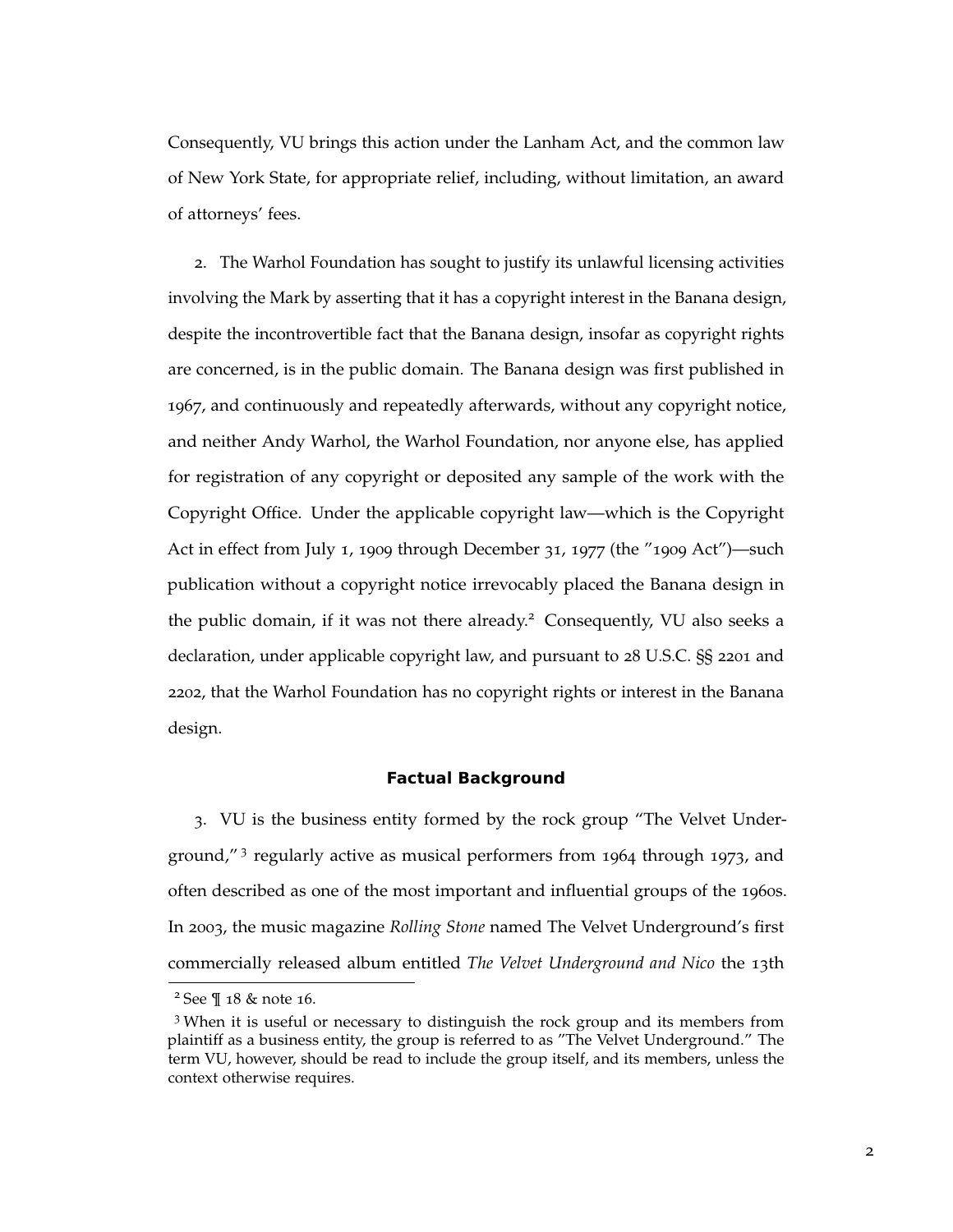"Greatest Album of All Time," and described the album as the "most prophetic rock album ever made." <sup>4</sup> That album is commonly known as *The Banana Album* because its cover artwork featured the Banana design—an illustration of a banana selected for the purpose by artist Andy Warhol from an element of an advertisement in the public domain.

4. John Cale and Lou Reed, together with Sterling Morrison and Angus MacLise, formed the band in or about January 1965 under the name "The Warlocks" or "The Falling Spikes." In or about November 1965, the band changed its name to "The Velvet Underground," and Maureen Tucker replaced Angus MacLise. In or about December 1965, Andy Warhol attended performances by The Velvet Underground, and began a collaborative association with the band. The Velvet Underground became regular habitués of the Warhol studio known as The Factory, and as such the band contributed soundtracks to motion pictures by Andy Warhol, and were engaged as part of a Warhol-directed light show know as the "Exploding Plastic Inevitable." In or about February 1966, in an interview for WNET, Andy Warhol announced that he was sponsoring a "new band, The Velvet Underground."

5. During 1966, the band recorded the songs that were later to be included on *The Velvet Underground and Nico* album (at the suggestion of Andy Warhol, Christa Paeffgen, professionally known as Nico, sang three of the songs). The band conveyed the exclusive rights to the recordings to the record division of Metro-Goldwyn-Mayer, Inc. ("MGM Records") pursuant to a royalty contract dated May 2, 1966, that provided for an advance of \$3,000, which the band split with

<sup>4</sup> [http://www.rollingstone.com/music/lists/500-greatest-albums-of-all-time-196](http://www.rollingstone.com/music/lists/500-greatest-albums-of-all-time-19691231) [91231](http://www.rollingstone.com/music/lists/500-greatest-albums-of-all-time-19691231); [http://www.rollingstone.com/music/lists/500-greatest-albums-of-all-time](http://www.rollingstone.com/music/lists/500-greatest-albums-of-all-time-19691231/the-velvet-underground-the-velvet-underground-and-nico-19691231) [-1969 1231/the-velvet-underground-the-velvet-underground-and-nico-19691231](http://www.rollingstone.com/music/lists/500-greatest-albums-of-all-time-19691231/the-velvet-underground-the-velvet-underground-and-nico-19691231).

The Beatles' album *Abbey Road* was rated 14th, and Miles Davis's *Kind of Blue* was rated 12th.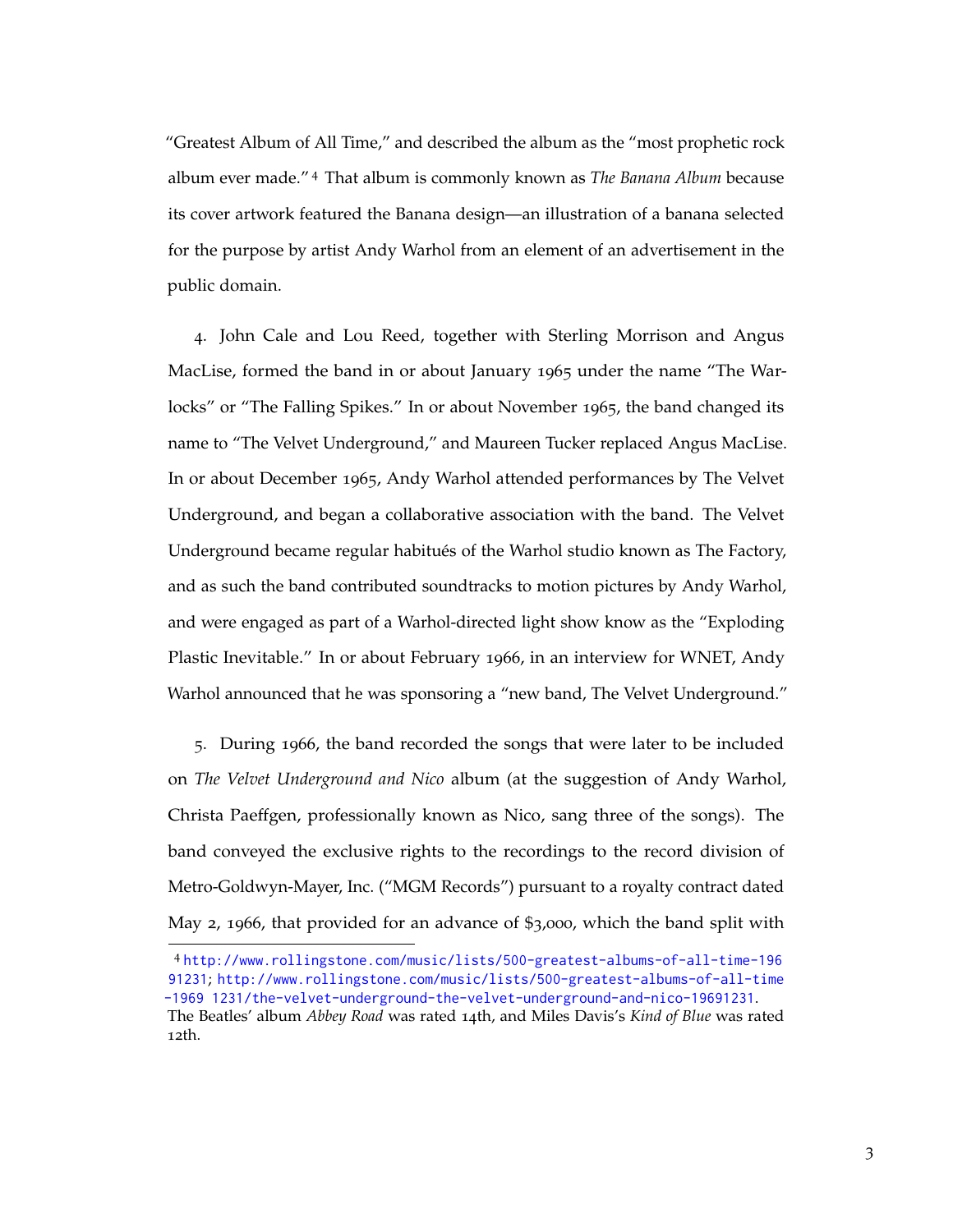Andy Warhol in part in consideration for his furnishing the illustration for the record cover.<sup>5</sup>

6. The illustration Andy Warhol furnished for the front cover of *The Velvet Underground and Nico* album consisted of a banana design and a stylized "Andy Warhol" signature.<sup>6</sup> In March 1967, MGM Records published The Velvet Under*ground and Nico* album on its Verve imprint without any copyright symbol or other attribution of copyright ownership relating to the Banana design. After release, the album was briefly withdrawn in consequence of a claim that a back cover photograph furnished by Andy Warhol (having nothing whatever to do with the Banana design) was infringing; the album was later republished with changes to the back cover, and, again without any copyright notice relating to the Banana design. A copy of the iconic Banana design (taken from the Internet) as it appeared on the album is annexed as Exhibit  $1.7$ 

7. This debut album by The Velvet Underground was not a commercial success on its initial release, despite its Warhol-designed cover and sponsorship. However, its uncompromising and iconoclastic version of rock music did catch the attention

<sup>5</sup> According to Paul Marechal, *Andy Warhol: The Record Covers 1949–1987, Catalogue Raisonné* (Munich, London, New York: Prestel Publishing 2008), Andy Warhol designed more than fifty record covers starting in 1949, the earliest being amongst his earliest commissioned works, with most including a stylized Andy Warhol signature. The cover for *The Velvet Underground and Nico* album was, however, the work of and attributed to Acy R. Lehman, a noted graphics designer who as art director at MGM Records and RCA Records created award-winning album covers for many record albums, starting in 1964.

 $6$  According to John Cale, Andy Warhol also suggested that the Banana design be made peelable, such that when peeled back, it revealed the same design below in a different color. The added expense that this entailed has meant that later editions of the album have lacked this feature; it was, however, reinstated when VU used the Banana design as the cover of a 5 CD retrospective box set of VU recordings issued in 1995 and currently still available.

<sup>&</sup>lt;sup>7</sup> This image on the Internet appears as a "thumbnail," with a stated resolution of  $350 \times$ 350 pixels, and the legend, "No higher resolution available." This is the reason the words "Peel Slowly and See," appearing immediately to the right of the stem of the banana, are not legible.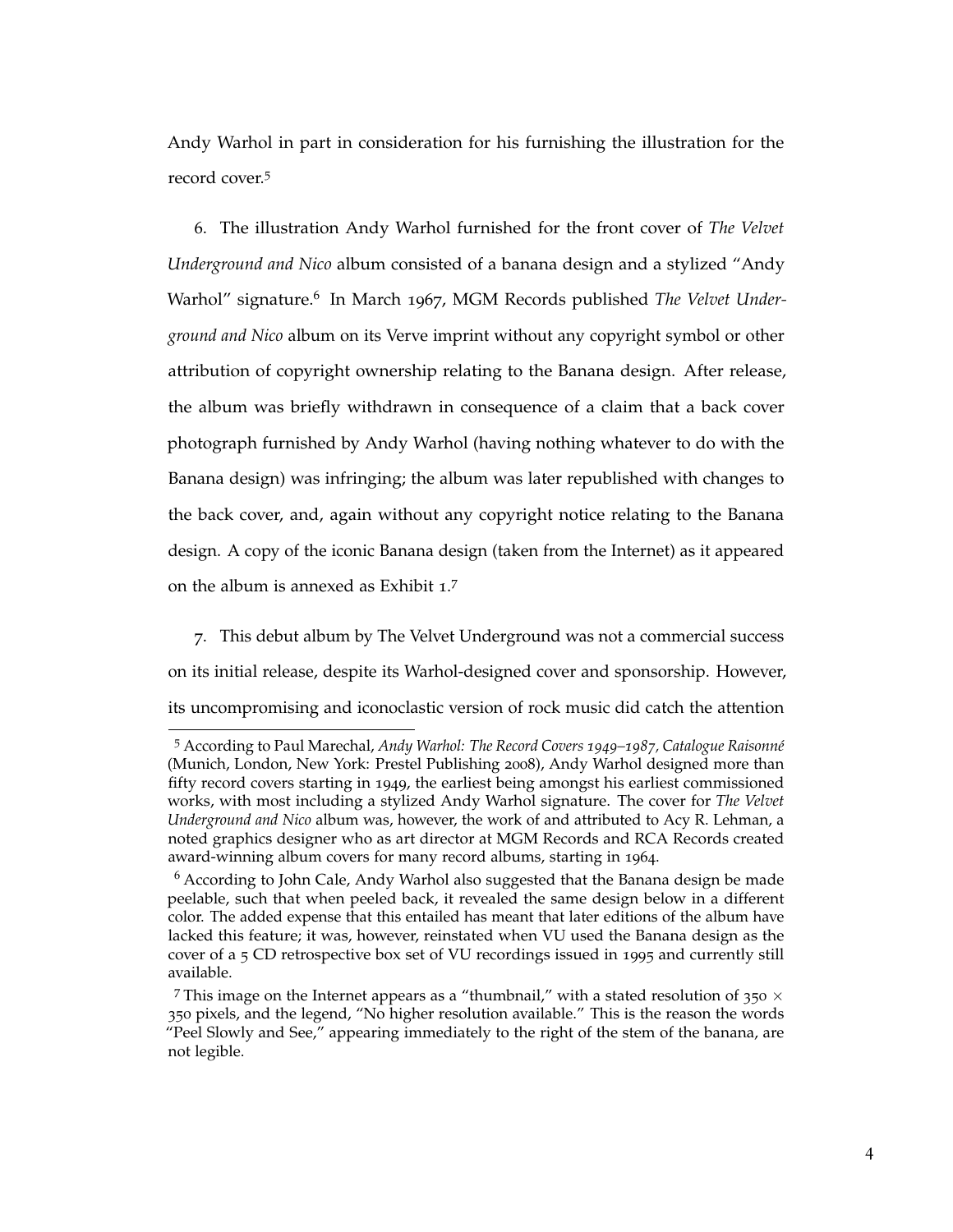of young musicians; one prominent musician commented that the "album only sold ten thousand copies, but everyone who bought it formed a band."<sup>8</sup> Twenty years after its first release, *The Banana Album* was recognized, as noted, as one of the great rock albums, and The Velvet Underground as one of the most influential of rock bands.

8. The Velvet Underground broke up as a performing unit in 1972. But, while its members followed diverse career paths after that, they were ever afterwards identified in the public eye as "former members of The Velvet Underground," in large part because of the respect and affection engendered by their uncompromising attitude towards their music, and their rejection of compromise needed to achieve immediate commercial success. Their reputation as members of The Velvet Underground continued to grow and, in the 1980s, due to the accolades that their music had continued to garner, Polygram Records, Inc., which by then owned the assets of MGM Records (for whom The Velvet Underground made most of its recordings), reissued all those recordings in new editions together with material that had been recorded in the late 1960s but never released.<sup>9</sup> Since then, The Velvet Underground's recordings have remained available throughout the world and continue to sell to their decidedly strong and loyal audience, which constantly grows. The goodwill of The Velvet Underground's activities, and of its constituent members, has in reality become global, extending to all parts of the world.

9. Concomitant with that, the Banana design became a symbol, truly an icon, of The Velvet Underground. What had been the cover design for one album, *The Velvet Underground and Nico*, became an element of multiple different CD and DVD

<sup>8</sup> The statement is usually attributed to Brian Eno or Peter Buck, and has even been attributed to Courtney Love.

<sup>9</sup> For example, a reproduction of the cover of the CD version of *The Velvet Underground and Nico* album, released in 1986, is annexed as Exhibit 2.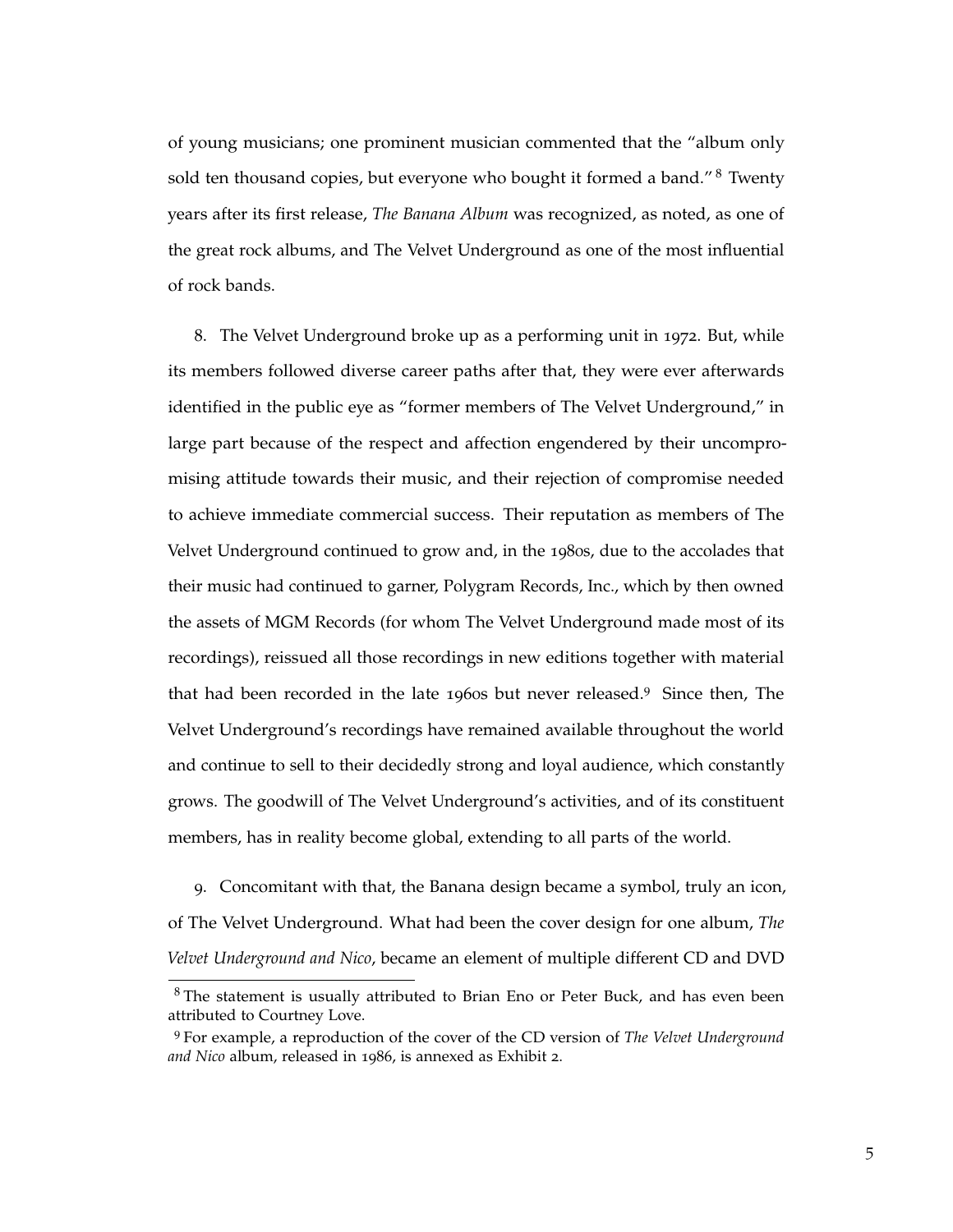recordings embodying music by The Velvet Underground, and, more broadly, a symbol of the group The Velvet Underground and its members even in non-musical contexts. For example, the Banana design became a recurring visual theme in connection with a Velvet Underground reunion performing tour in Europe in 1993,<sup>10</sup> and the cover design for the compact disc albums, the VHS tape and the DVD that resulted from that tour, used the Banana design.<sup>11</sup> As previously noted (see note 6), the 5 CD retrospective tribute album entitled *Peel Slowly And See* that was released in 1995 also used the Banana design, expressly noting in the booklet packaged with the CD that the design was a trademark of  $VU^{12}$  In 2001, licensed by VU, Absolut vodka used the Banana design in an "Absolut Underground" national advertisement; the advertisement noted that the Banana design is a trademark of VU.<sup>13</sup>

10. The Banana design is a significant element of VU's ongoing licensed merchandising activity. VU's use and application of the design to symbolize the group and its whole body of work has been exclusive, continuous, and uninterrupted for more than 25 years. As a result, the symbol has become so identified with The Velvet Underground and its members as a group, and of their identity as creators and the goodwill associated with them, that members of the public, and particularly those who listen to rock music, immediately recognize the Banana design as the symbol of The Velvet Underground, and link the same to The Velvet Underground and its members, such that the Banana design has developed and now possesses secondary and distinctive meaning to purchasers of goods bearing the Banana design.

<sup>&</sup>lt;sup>10</sup> Artwork for an advertisement for a London arena concert is reproduced as Exhibit  $3$ , and the cover for the tour booklet is reproduced as Exhibit 4.

 $11$ <sup>11</sup> The front cover of the VHS live recording is reproduced as Exhibit  $5$ .

<sup>12</sup> The cover of *Peel Slowly And See* is reproduced as Exhibit 6.

<sup>&</sup>lt;sup>13</sup> The advertisement is reproduced as Exhibit 7.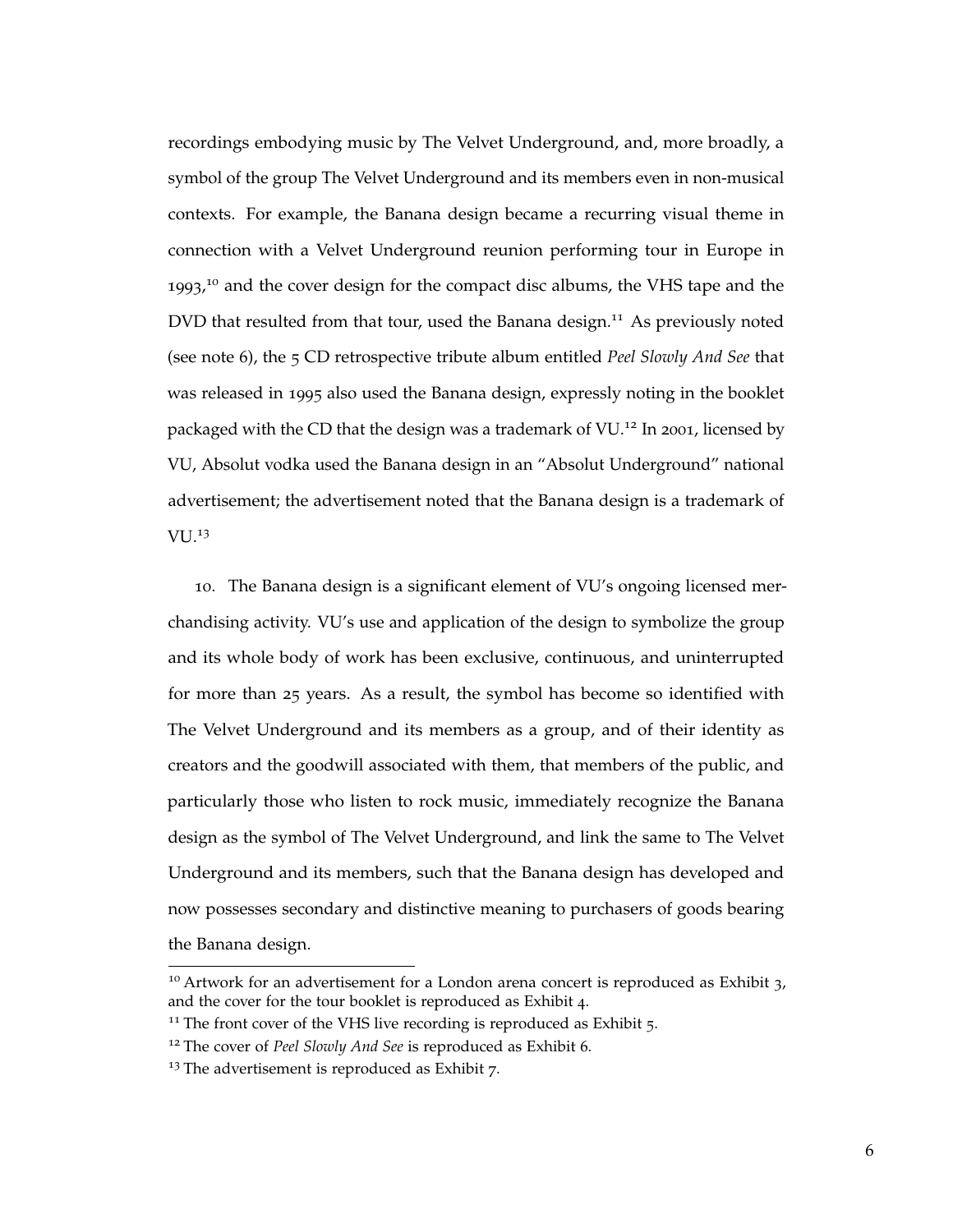11. Recognizing its responsibilities to the public purchasing goods bearing the Banana design, VU reviews each licensed use of its Mark and retains control over such uses to protect the buyers, and to assure themselves that the goods in question are of the quality, and type that the implied endorsement warrants.

12. Within the past year, VU learned from an article in the *Times*, dated April 8, 2011, that:

[T]he Andy Warhol Foundation [has] agreed to lend [Warhol's] work to a new series of iPhone and iPad cases, sleeves and bags from Incase. For the first in a series of four, they chose to focus on the iconic 1966 banana that Warhol created for the Velvet Underground's self-titled album . . . .<sup>14</sup>

VU promptly notified the Warhol Foundation that: (a) the Banana design has, and had acquired, secondary meaning as a mark of the VU; (b) the Warhol Foundation's purported licensing of the Mark to Incase and others was unauthorized; and (c) the Warhol Foundation's indiscriminate and unauthorized licensing of the Mark was likely to lead to confusion as to the affiliation, approval or sponsorship by VU of the goods in connection with which the Warhol Foundation had purported to license the Mark.

13. In August 2011, the *Times* did a follow-up story that again confirmed VU's protectable interest in the Banana design, and validates VU's concerns with the Warhol Foundation's unlawful purported licensing of it. The *Times* reported that the Warhol Foundation had expanded its licensing of Warhol designs on Incase products for use with Apple's iPhone and iPad and other goods. Notably, in this

<sup>14</sup> Cator Sparks, *Pop Shop* | *Andy Warhol for Incase*, N.Y. Times, Apr. 8, 2011 (Style Magazine section). [http://tmagazine.blogs.nytimes.com/2011/04/08/](http://tmagazine.blogs.nytimes.com/2011/04/08/pop-shop-andy-warhol-for-incase/?scp=3&sq=warhol+foundation+iphone&st=nyt) [pop-shop-andy-warhol-for-incase/?scp=3&sq=warhol+foundation+iphone&st=nyt](http://tmagazine.blogs.nytimes.com/2011/04/08/pop-shop-andy-warhol-for-incase/?scp=3&sq=warhol+foundation+iphone&st=nyt). The *Times* repeated the text of this article on April 24, 2011 in the Style section of its Easter Sunday edition under the headline *Bananas for Apples*. [http://query.nytimes.com/gst/fullpage.html?res=9505E5DF1F38F937A15757C0A9679D](http://query.nytimes.com/gst/fullpage.html?res=9505E5DF1F38F937A15757C0A9679D8B63&scp=4&sq=warhol+foundation+iphone&st=nyt) [8B6 3&scp=4&sq=warhol+foundation+iphone&st=nyt](http://query.nytimes.com/gst/fullpage.html?res=9505E5DF1F38F937A15757C0A9679D8B63&scp=4&sq=warhol+foundation+iphone&st=nyt).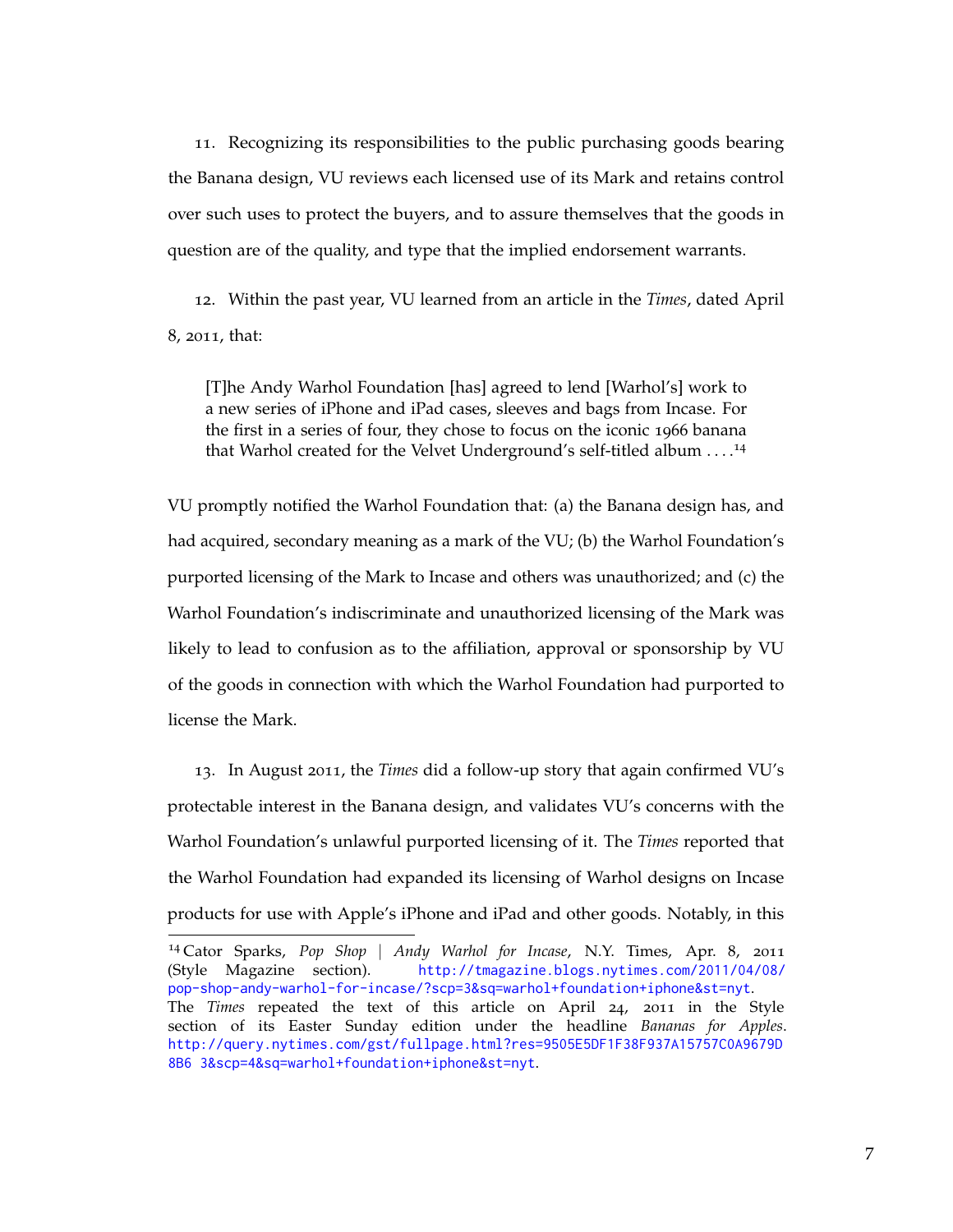article the *Times* referred to the earlier purported license by the Warhol Foundation of the Banana design as: "[T]he screen print of a banana featured on the cover of the influential album 'The Velvet Underground and Nico.' " <sup>15</sup>

14. Despite VU's repeated demands that the Warhol Foundation cease its continuing infringement of VU's rights in the Mark, defendant has continued to infringe VU's rights.

15. In response to VU's communications, the Warhol Foundation has asserted that VU has no trademark rights in the Mark, and that the Warhol Foundation "may have" a copyright interest in the design. Consequently, VU brings this action under the applicable copyright laws of the United States, and under Section 43(a) of the Lanham Act (28 U.S.C. § 1125(a)).

#### **Parties**

16. Plaintiff The Velvet Underground is a New York partnership, with its principal office located at 270 Madison Avenue, Suite 1410, New York, NY 10016.

17. Upon information and belief, at all times relevant herein, Defendant The Andy Warhol Foundation For The Visual Arts, Inc. was and is a New York Not-For-Profit corporation, has its principal place of business in the Southern District of New York, and transacts substantial business in the Southern District of New York and New York State.

<sup>15</sup> Roy Furchgott, *Another 15 Minutes of Fame for an iPad Case*, N.Y. Times, Aug. 22, 2011 ("Gadgetwise" feature in the Personal Tech section). [http://gadgetwise.blogs.nytimes.com/2011/08/22/another-15-minutes-of-fame-for](http://gadgetwise.blogs.nytimes.com/2011/08/22/another-15-minutes-of-fame-for-an-ipad-case/?scp=1&sq=warhol+foundation+iphone&st=nyt) [-an-ipad-case/?scp=1&sq=warhol+foundation+iphone&st=nyt](http://gadgetwise.blogs.nytimes.com/2011/08/22/another-15-minutes-of-fame-for-an-ipad-case/?scp=1&sq=warhol+foundation+iphone&st=nyt). This story too the *Times* repeated (in print in part) on August 25, 2011 in the Business Day section. [http://query.nytimes.com/gst/fullpage.html?res=9A0CE3D91638F936A1575BC0A9679D](http://query.nytimes.com/gst/fullpage.html?res=9A0CE3D91638F936A1575BC0A9679D8B63&scp=2&sq=warhol+foundation+iphone&st=nyt) [8B 63&scp=2&sq=warhol+foundation+iphone&st=nyt](http://query.nytimes.com/gst/fullpage.html?res=9A0CE3D91638F936A1575BC0A9679D8B63&scp=2&sq=warhol+foundation+iphone&st=nyt).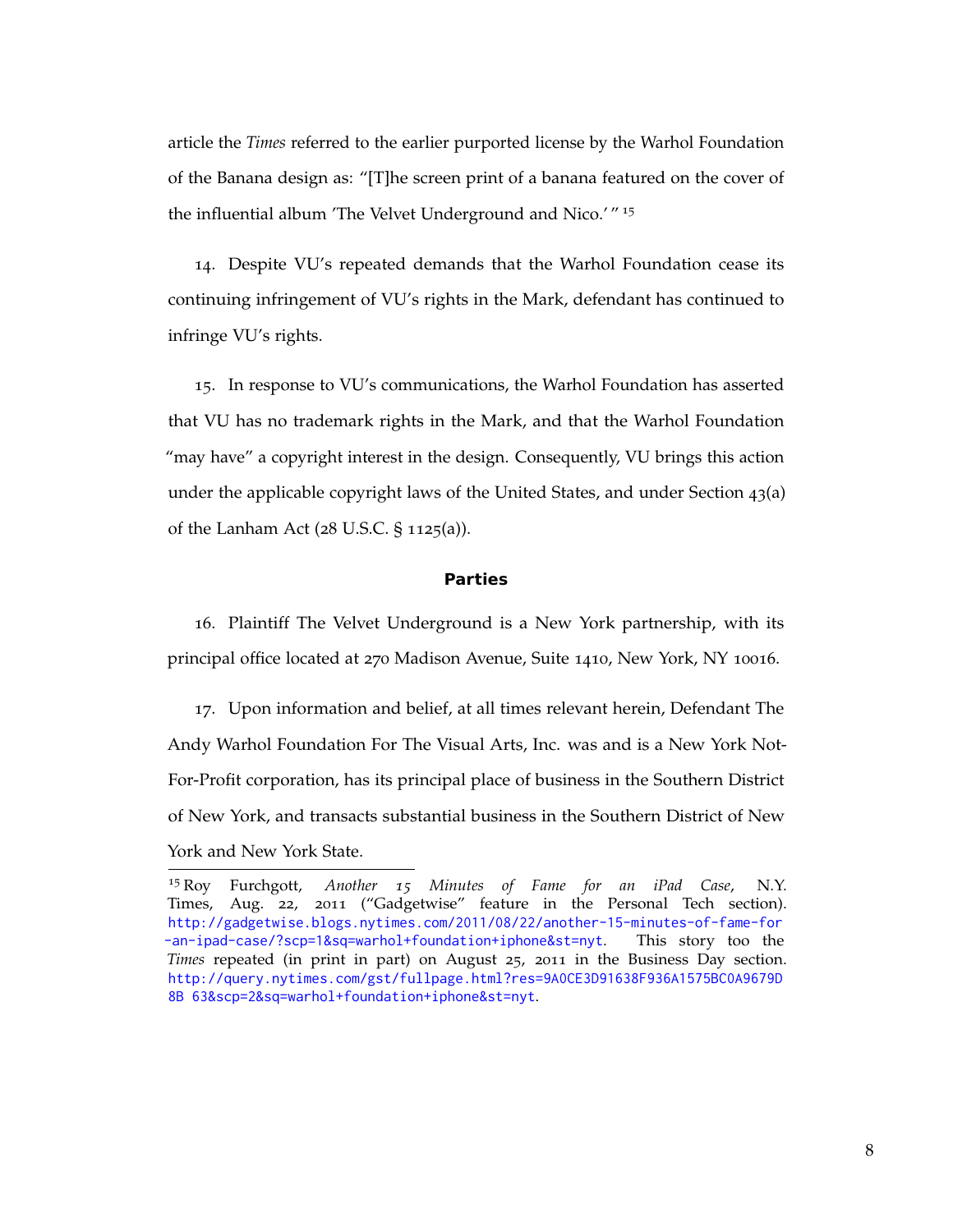## **Jurisdiction and Venue**

18. This Court has subject matter jurisdiction of this action under 28 U.S.C. §§ 1331 and 1338(a) and (b) in that the controversy arises under Acts of Congress relating to copyrights and trademarks, and also, with regard to trademarks, under 15 U.S.C. § 1121. As to copyrights, the action arises under the 1909 Act, namely, the Act of March 4, 1909, which was the copyright law of the United States in effect as it was amended from July 1, 1909 through December 31, 1977, 17 U.S.C. § 1, *et seq*. (The currently effective copyright law, the Copyright Revision Act of 1976, as it may have been amended from time to time, 17 U.S.C. § 101, *et seq*. (the "1976 Act"), explicitly provides that it confers no copyright protection to works that went into the public domain before its effective date of January 1, 1978.<sup>16</sup>) As to trademarks, the action arises under The Lanham Act of 1946, as it may have been amended from time to time, 15 U.S.C. § 1051, *et seq*., and more particularly § 1125(a). This Court has jurisdiction of the remaining claims for relief under New York State common law pursuant to the doctrine of supplemental jurisdiction, pursuant to 28 U.S.C. § 1367(a).

19. This Court has personal jurisdiction over defendant pursuant to principles of general jurisdiction under the Constitutions of the United States and New York State, and as set forth in section 301 of the Civil Practice Law and Rules of New York State, in that defendant is domiciled in and/or resides in New York State.

20. Venue is proper under  $28 \text{ U.S.C. }$  § 1391(b)(1) and (2), and (c), and/or  $28 \text{ V.S. }$ U.S.C. § 1400(a), in that, upon information and belief, defendant is found and

 $16$  Copyright Revision Act of 1976, Pub. L. No. 94-533, 90 Stat. 2541, sec. 103 of the Transitional and Supplementary Provisions of that act, which, as the Copyright Office publicly states, contain provisions that do not amend title 17 of the United States Code. See Copyright Office circular 92, Appendix A.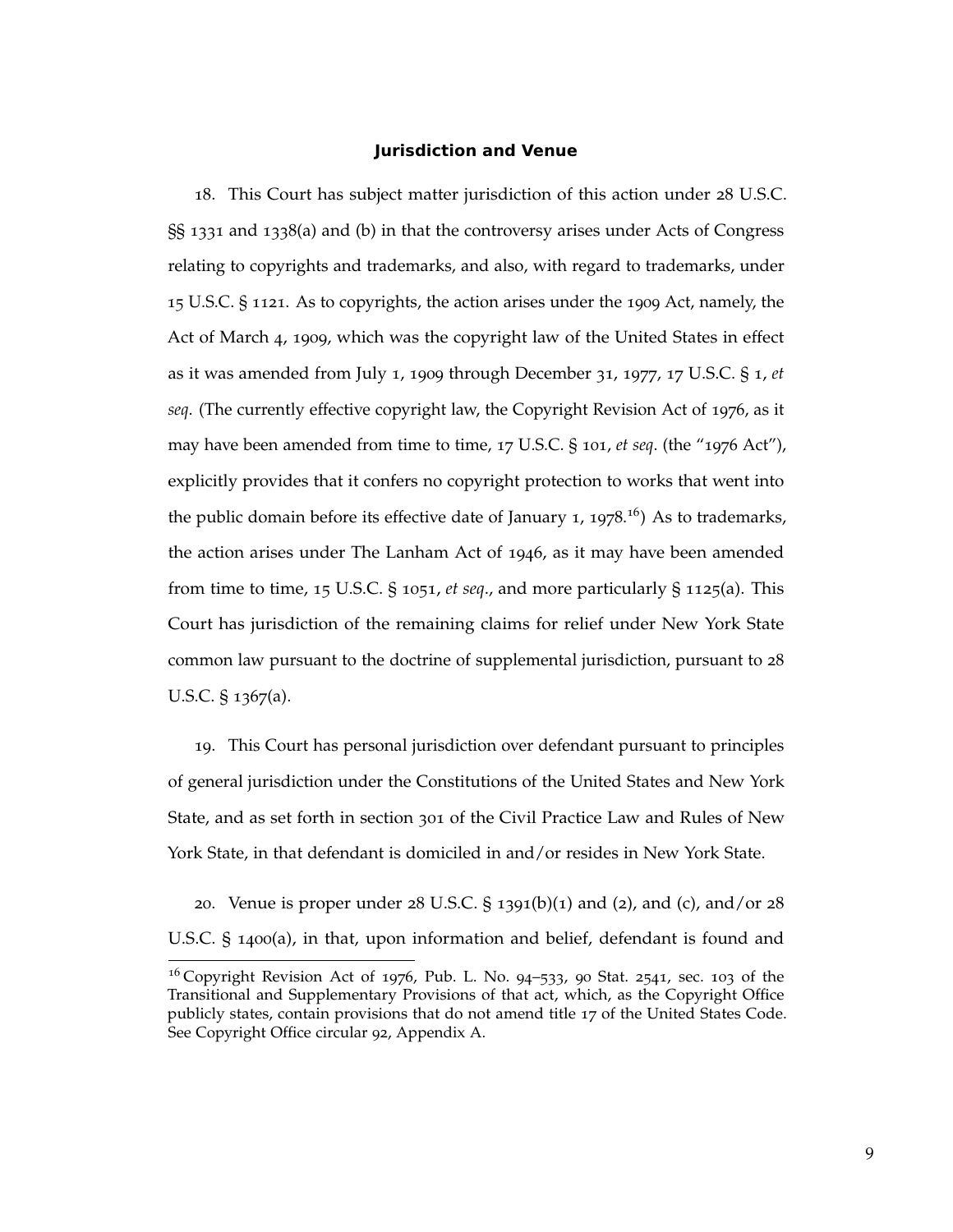resides in the Southern District of New York and/or a substantial part of the events or omissions giving rise to this action occurred in this District.

# **Claims for Relief**

## **Count I**

# **Declaratory Judgment (There Are No Copyright Rights in the Banana Design)**

21. Plaintiff repeats and realleges all the allegations contained in paragraphs 1 through 20 as if fully set forth in this paragraph.

22. Plaintiff earns income annually to supplement its record royalty income by licensing the reproduction of the Banana design. Plaintiff has conducted such licensing for over 25 years.

23. Upon information and belief, the Warhol Foundation is the owner of all right, title and interest in certain copyrighted works created by Andy Warhol.

24. The copyrighted works created by Andy Warhol defendant owns are among its principal assets, upon information and belief having a current fair market value in excess of \$120 million.

25. Upon information and belief, defendant earns in excess of \$2.5 million annually by licensing rights to reproduce the copyrighted Andy Warhol works that it owns.

26. In or about December 2009, the Warhol Foundation's intellectual property counsel wrote to plaintiff describing plaintiff's licensed uses of the Banana design as an instance of copyright infringement.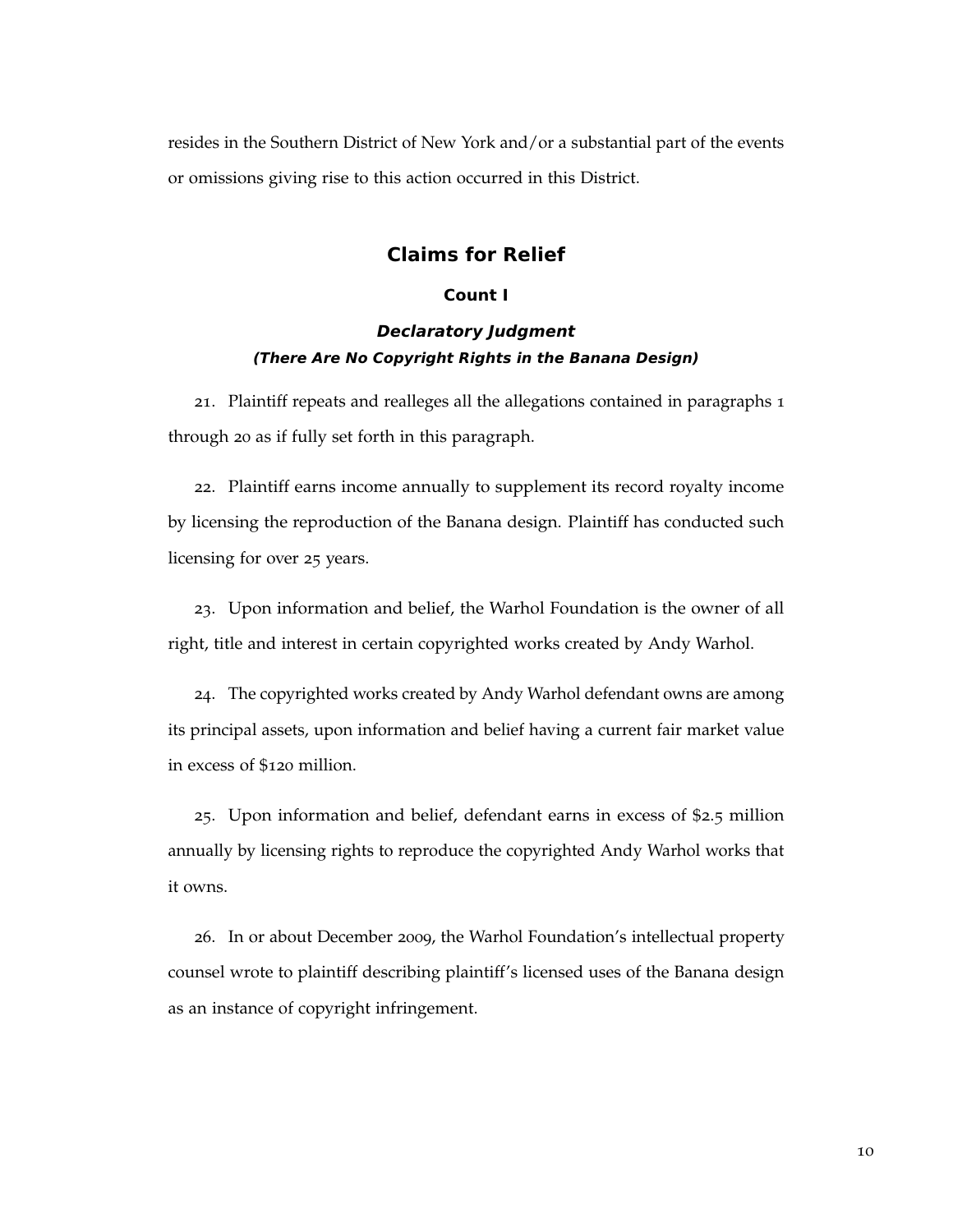27. Plaintiff expressly rejected defendant's claim of a copyright interest in the Banana design and noted in response that the Banana design had acquired secondary meaning and was a trademark of plaintiff.

28. In none of defendant's correspondence before April 2011 did defendant's intellectual property counsel admit that defendant had included the Banana design when licensing Andy Warhol designs for reproduction on the goods of third parties.

29. In April 2011, it came to the attention of plaintiff in consequence of an article in the *Times* that defendant had licensed for reproduction on cases for iPhones, iPads, and other products, the Banana design, which the *Times* described as "the iconic 1966 banana that Warhol created for the Velvet Underground's self-titled album."<sup>17</sup>

30. Plaintiff promptly notified defendant that the use of the Banana design by defendant's licensee was likely to cause consumer confusion, and lead consumers to believe that there was an affiliation or association between plaintiff and defendant's licensee; plaintiff further complained that defendant was exploiting the goodwill that plaintiff had built up over the years, and which was vested in the Banana design, and that defendant was unfairly competing with plaintiff. Plaintiff demanded that defendant cease and desist from its infringing acts.

31. Responding to plaintiff's demand, defendant's intellectual property counsel for the first time in the correspondence admitted that "The Banana design has been a consistent and prominent part of the [Warhol] Foundation's licensing programs for a number of years."

<sup>17</sup> See ¶ 12 & note 14.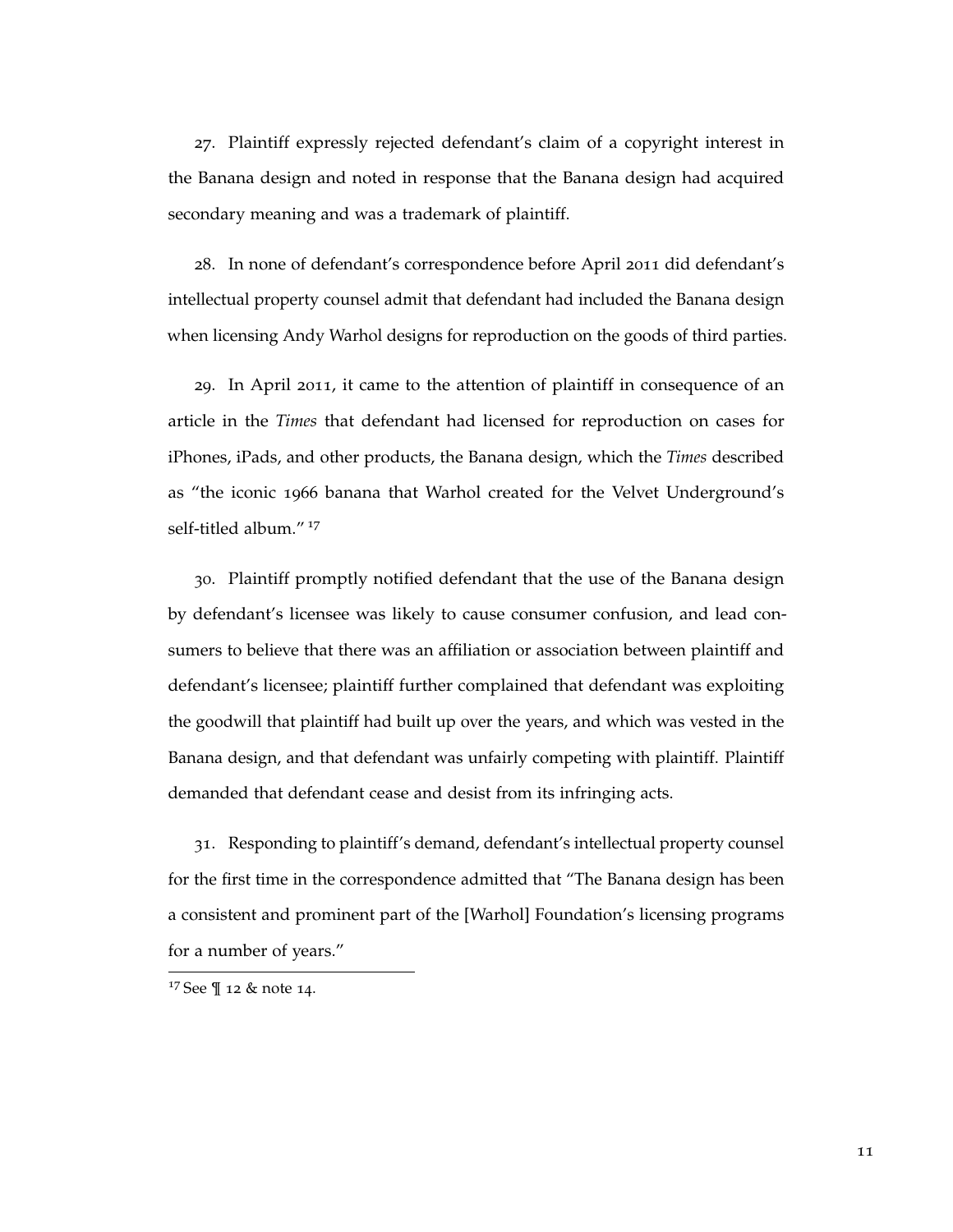32. Plaintiff in turn reiterated that defendant had no copyright interest in the Banana design and that the only intellectual property rights in the design that could be claimed were *plaintiff*'s rights of trademark, and *plaintiff*'s right of publicity.

33. Defendant nevertheless continued, and continues to assert, that defendant "may have a copyright interest in the Banana design" and that such gives it a right to license reproduction of the Banana design.

34. To the extent the Banana design was created by Andy Warhol, it was created in or about 1966, and published by MGM Records in 1967 as the front cover design of the phonograph record album *The Velvet Underground and Nico*.

35. When it was so published, that phonograph record album bore no notice of copyright related to the front cover design.

36. Andy Warhol did not deposit with the Copyright Office any copy of the Banana design, nor did anyone else.

37. Under applicable copyright law, *i.e.*, the 1909 Act: (a) statutory copyright law (title 17 of the United States Code) applies to any published work (*i.e.*, after publication, title 17 supersedes and replaces any existing common law copyright rights that may have existed before publication); and (b) in order to obtain statutory copyright protection, the published work must display a copyright notice in the form prescribed by the 1909 Act. Thereafter copies must promptly be deposited with the Copyright Office, which would then issue a certificate of claim to copyright to the claimant. 17 U.S.C. §§ 1, 10, 11, 13, 209 (1909 Act).

38. Thus, a work published without copyright notice was both divested of any common law copyright, and did not obtain statutory copyright—even if otherwise copyrightable—and the work was consequently irrevocably thrust into the public domain. Moreover, as noted, the 1976 Act expressly provides no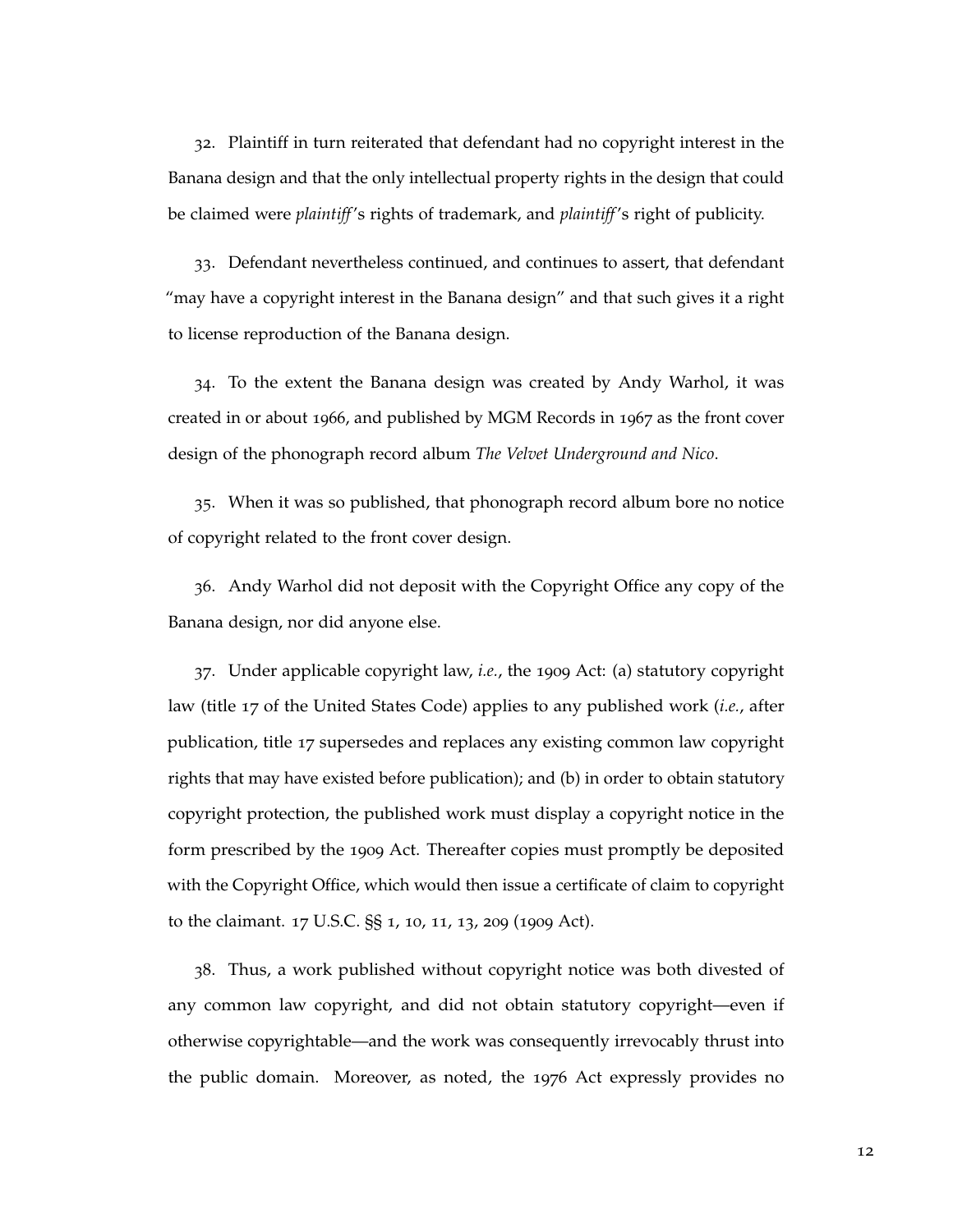copyright protection to works that entered the public domain before the 1976 Act's effective date of January 1, 1978.

39. Defendant's claim of the right to license the reproduction of the Banana design under color of the rights of a copyright proprietor, and its claims of infringement of copyright against plaintiff, have created an actual, substantial and justiciable controversy between plaintiff and defendant concerning plaintiff's rights to the Mark, including plaintiff's past licensing activities and its right to continue to license reproduction of the Banana design.

40. By reason of the foregoing, the Court should enter a declaratory judgment, pursuant to 28 U.S.C. §§ 2201 and 2202, holding that the Banana design is in the public domain, and that as a design it cannot constitute property of the Warhol Foundation the use of which by VU would constitute infringement of any cognizable rights of the Warhol Foundation.

41. Further, pursuant to 28 U.S.C. § 2202, plaintiff is entitled to have defendant account for any revenues collected attributable to defendant's licensing, or other exploitation, of the Banana design.

# **Count II**

# **False Designation of Origin (15 U.S.C. § 1125(a)(1)(A) [section 43(a)(1)(A) of the Lanham Act])**

42. Plaintiff repeats and realleges all the allegations contained in paragraphs 1 through 41 as if fully set forth in this paragraph.

43. The Banana design is inherently distinctive, and has long-established secondary meaning, and, as such is firmly associated with rock group The Velvet Underground. Consistent with VU's protectable interest in the Mark, for at least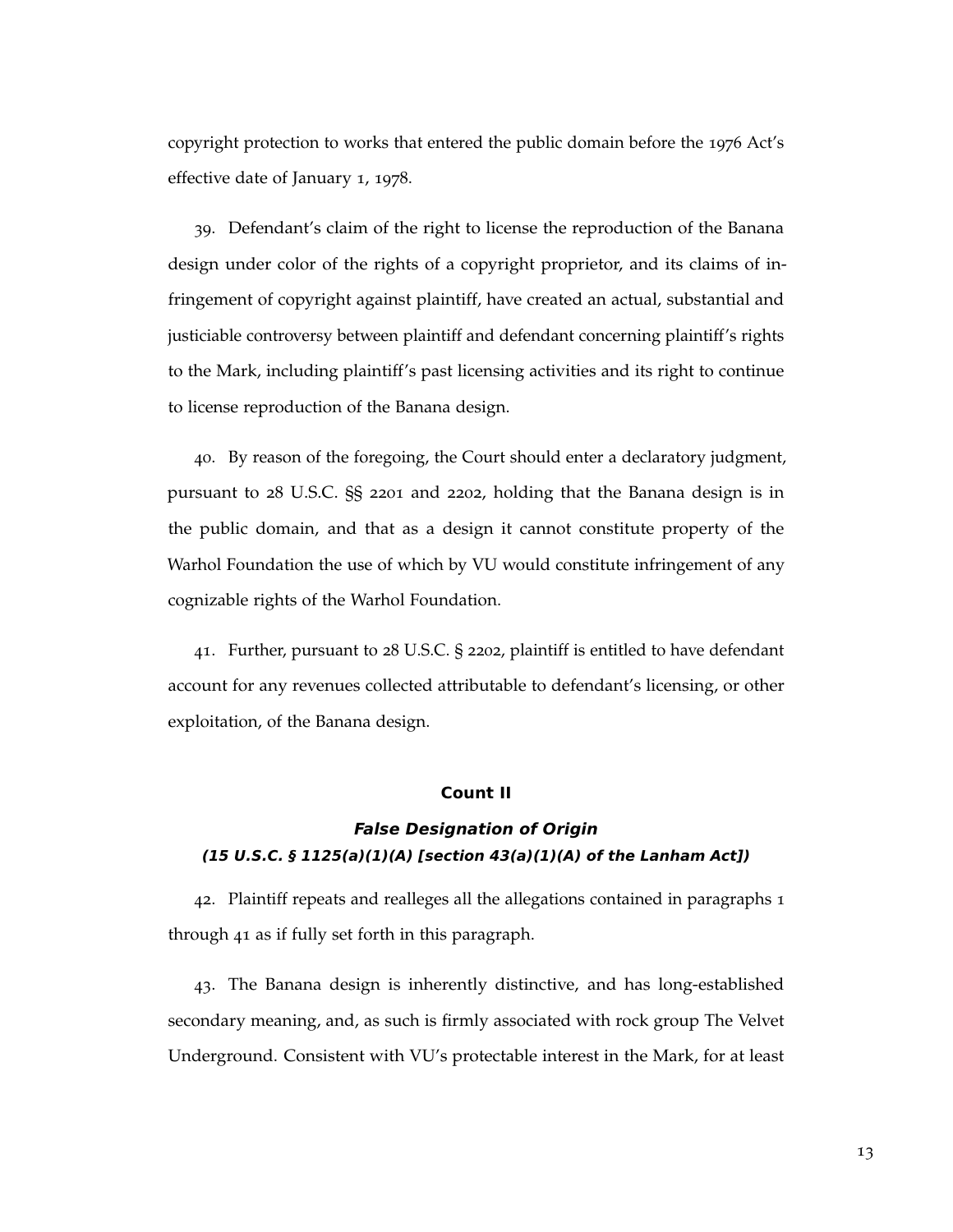25 years VU has exercised its rights in the Mark, and licensed the Mark's use on goods.

44. Defendant has unlawfully, and without any right or privilege to do so, purported to license the Mark on consumer goods, and caused such goods to be in interstate commerce.

45. The use of the Mark on goods purportedly licensed by defendant will likely cause, and continue to cause, confusion, mistake or deception as to the source or affiliation of such third party goods.

46. Defendant's unauthorized use of the Mark falsely indicates that The Velvet Underground, its members, or VU are connected with, sponsored, endorsed, authorized, or approved, or are in some way affiliated with defendant's purported licensees, or that such purported licensees are connected with, sponsored, endorsed, authorized or approved by, or otherwise affiliated with The Velvet Underground or VU.

47. Defendant's licensees' unauthorized use of VU's Mark in connection with such licensees' goods allows defendant and such licensees to receive the benefit of VU's goodwill, which VU has established at great labor and expense, and further allows such licensees to gain acceptance of their goods, based not on their own qualities, but on the reputation, investment, hard work and goodwill of VU, and The Velvet Underground and its members.

48. Defendant's purported licensing of VU's Mark constitutes a false designation of origin and unfair competition in violation of Section 43(a) of the Lanham Act, 15 U.S.C. § 1125(a).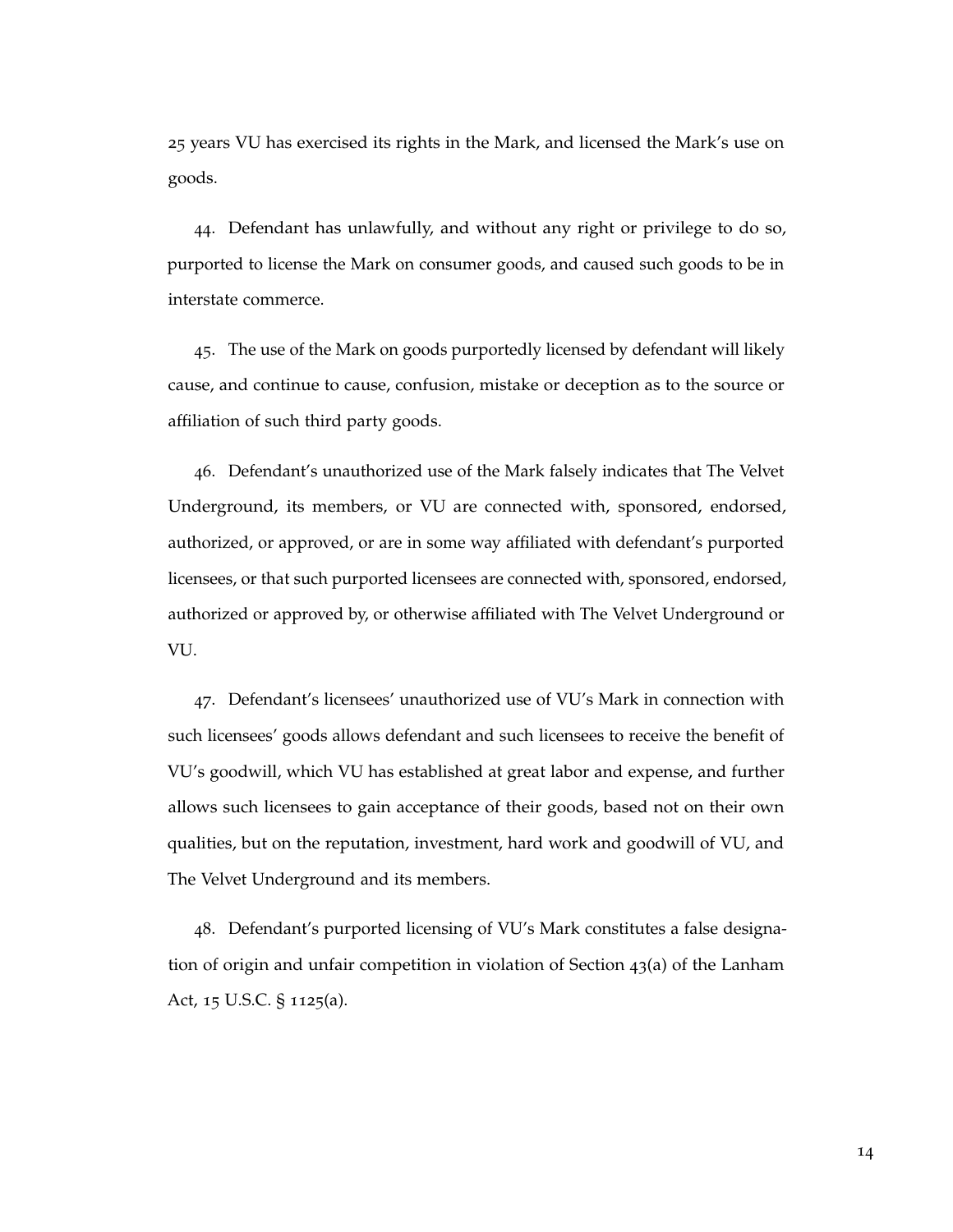49. Defendant's unlawful activities have caused, and unless enjoined will continue to cause, irreparable injury to VU. Damages and other monetary amounts alone cannot adequately remedy the injury to plaintiff caused by defendant.

50. Consequently, VU is entitled to an injunction preventing defendant, and any person or entity affiliated with defendant or purporting to represent defendant's interests, from asserting any right, title, or interest in the Mark, or continuing to license, attempting to license, or exploiting the Mark in any manner.

51. In addition, pursuant to the Lanham Act, plaintiff may also recover such damages, profits, and other monetary amounts from defendant as may be determined at the trial of this action.

52. VU expressly reserves the right to supplement or amend this complaint, or both, as may be appropriate in light of further incidents of infringement of its rights under the Lanham Act that may be uncovered through discovery in this action or otherwise.

## **Count III**

#### **Unfair Competition Under New York Common Law**

53. Plaintiff repeats and realleges all the allegations contained in paragraphs 1 through 41 as if fully set forth in this paragraph.

54. As a result of defendant's use of plaintiff's Mark, defendant has diverted to itself value created in the Mark by its association with plaintiff, caused confusion amongst purchasers of goods approved by plaintiff, and diminished the value of the Mark.

55. In addition, the Warhol Foundation's actual assets and business activities establish defendant's intent to compete unfairly with VU. Thus, upon information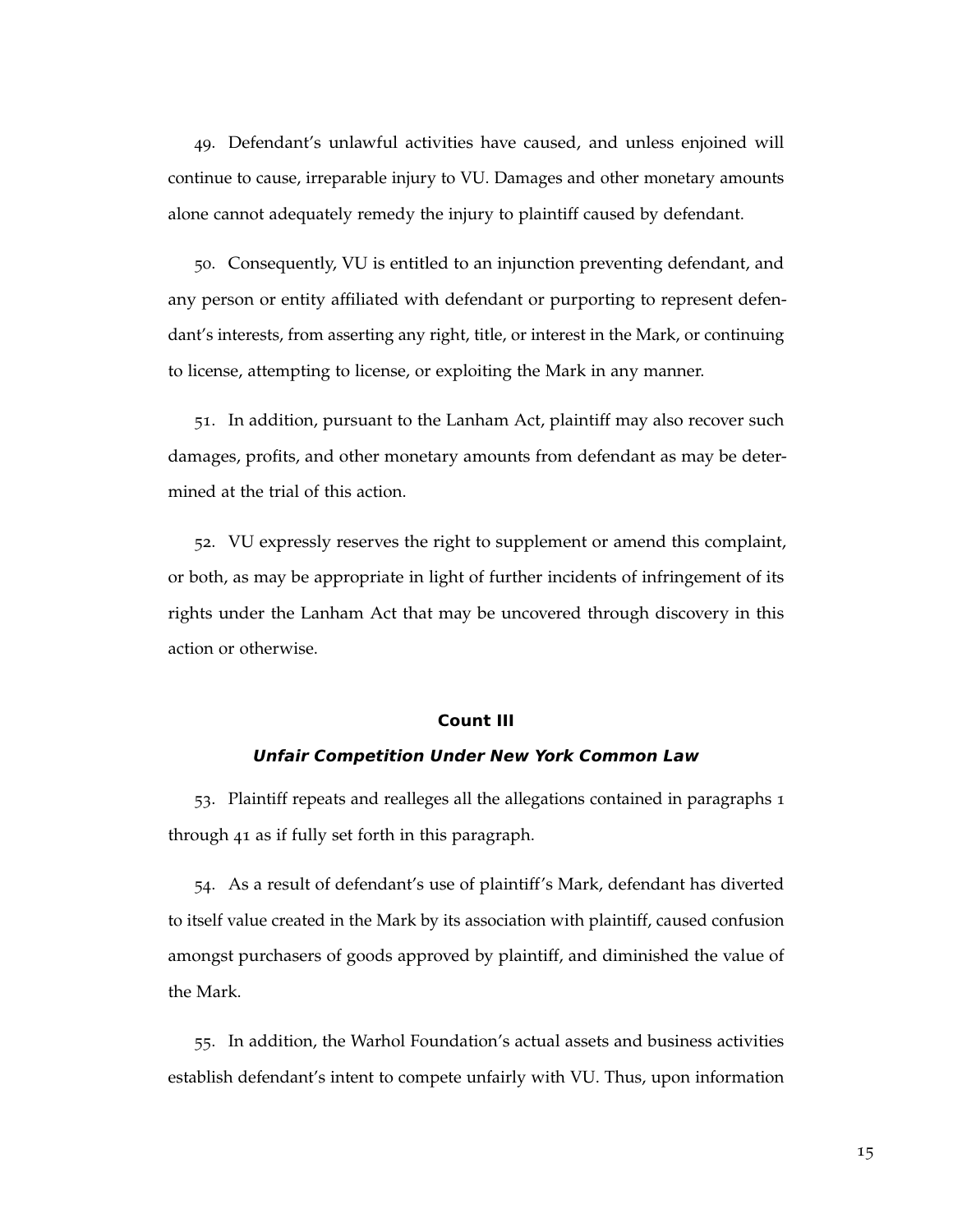and belief, the Warhol Foundation owns all right, title and interest in many hundreds and possibly thousands of original designs by Andy Warhol that, as noted, have a fair market value in excess of \$120 million.

56. Upon information and belief, since in or about 2005, the Warhol Foundation has actively licensed these designs, according to a representative, for use on a "wide array of goods, spanning stationery, calendars, clothing, watches, table top, [*sic*] and . . . snowboards." This is consistent with Andy Warhol's statement that he would "endorse . . . anything" for money.

57. Inasmuch as the Warhol Foundation has such a large number of Andy Warhol designs, all of which are presumably unique works that are highly valued in the marketplace, there would appear to be no economic need to include the Banana design among the designs that defendant licenses based on their status as works created by Andy Warhol.

58. To the extent that the Banana design is considered to be a work created by Andy Warhol, the Banana design is fungible, and may be replaced or substituted for by any of the other many works that the Warhol Foundation actually owns and that it claims are in high demand by licensees.

59. The only reason for the Warhol Foundation to include the Banana design in any design licensing activity, rather than any other Andy Warhol design, is to capitalize on the goodwill established by VU and vested in the symbol. It is not merely the graphic reproduction by Andy Warhol of a piece of fruit: it is the "iconic" VU Banana.

60. Defendant's foregoing acts infringe VU's Mark, constitute unfair competition under the common law of the State of New York, and have been in disregard of and with indifference to VU's rights.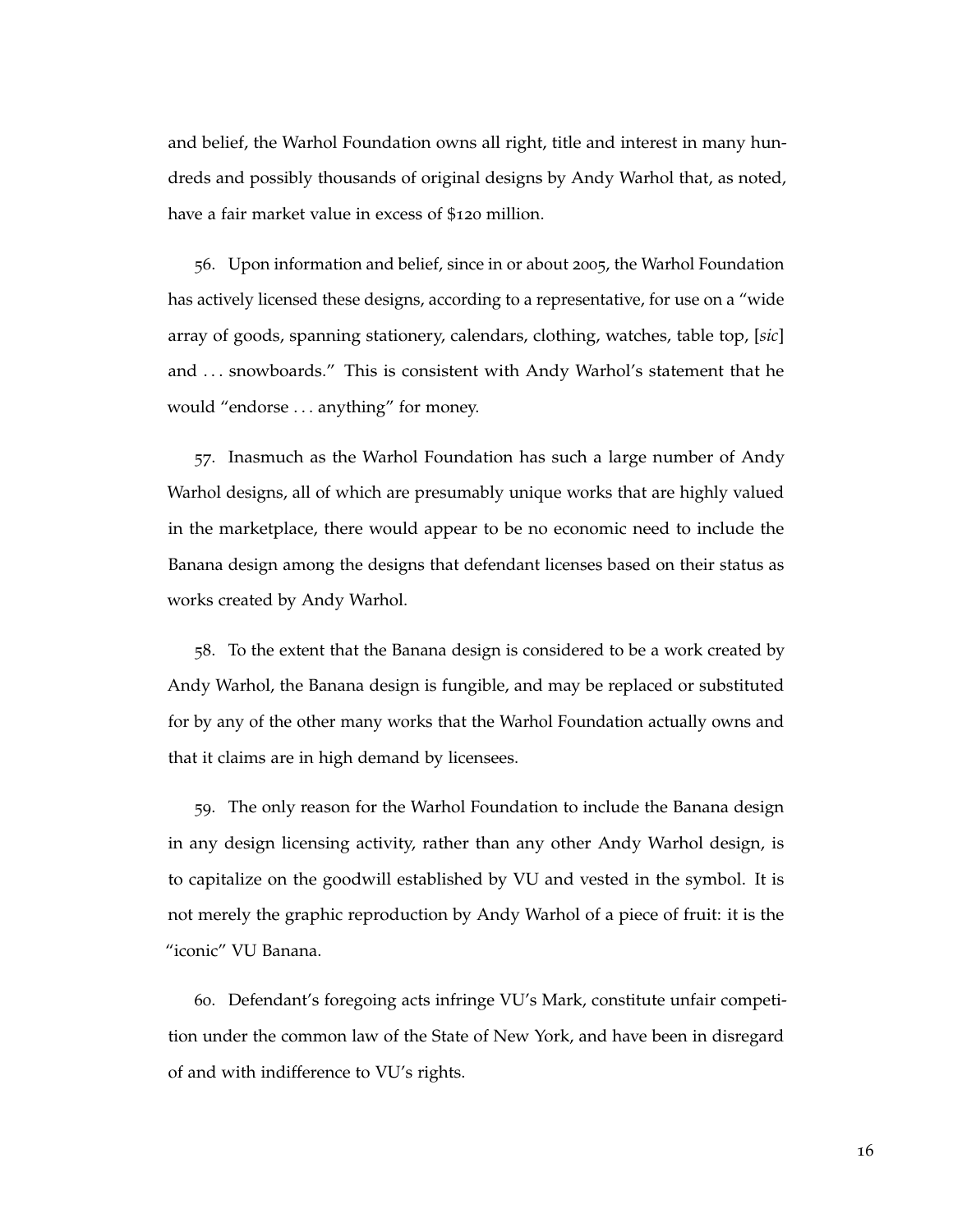61. VU is entitled to recover from defendant such damages resulting from defendant's unfair competition, and such exemplary damages, as may be proved at the trial of this action.

62. However, damages and other monetary amounts alone cannot adequately remedy the injury to plaintiff caused by defendant. Defendant's unlawful activities have caused, and unless enjoined will continue to cause, irreparable injury to VU.

63. Consequently, VU is entitled to an injunction preventing defendant, and any person or entity affiliated with defendant or purporting to represent defendant's interests, from asserting any right, title, or interest in the Mark, or continuing to license, attempting to license, or exploiting the Mark in any manner.

64. VU expressly reserves the right to supplement or amend this complaint, or both, as may be appropriate in light of further incidents of unfair competition that may be uncovered through discovery in this action or otherwise.

## **Count IV**

#### **Misappropriation Under New York Common Law**

65. Plaintiff repeats and realleges all the allegations contained in paragraphs 1 through 41, and 54 through 64, as if fully set forth in this paragraph.

66. Defendant has diverted to itself value created in the Mark by the Mark's association with plaintiff.

67. Defendant's acts in doing so constitute misappropriation of plaintiff's benefits and property rights in the Mark and its potential earnings in realization thereof.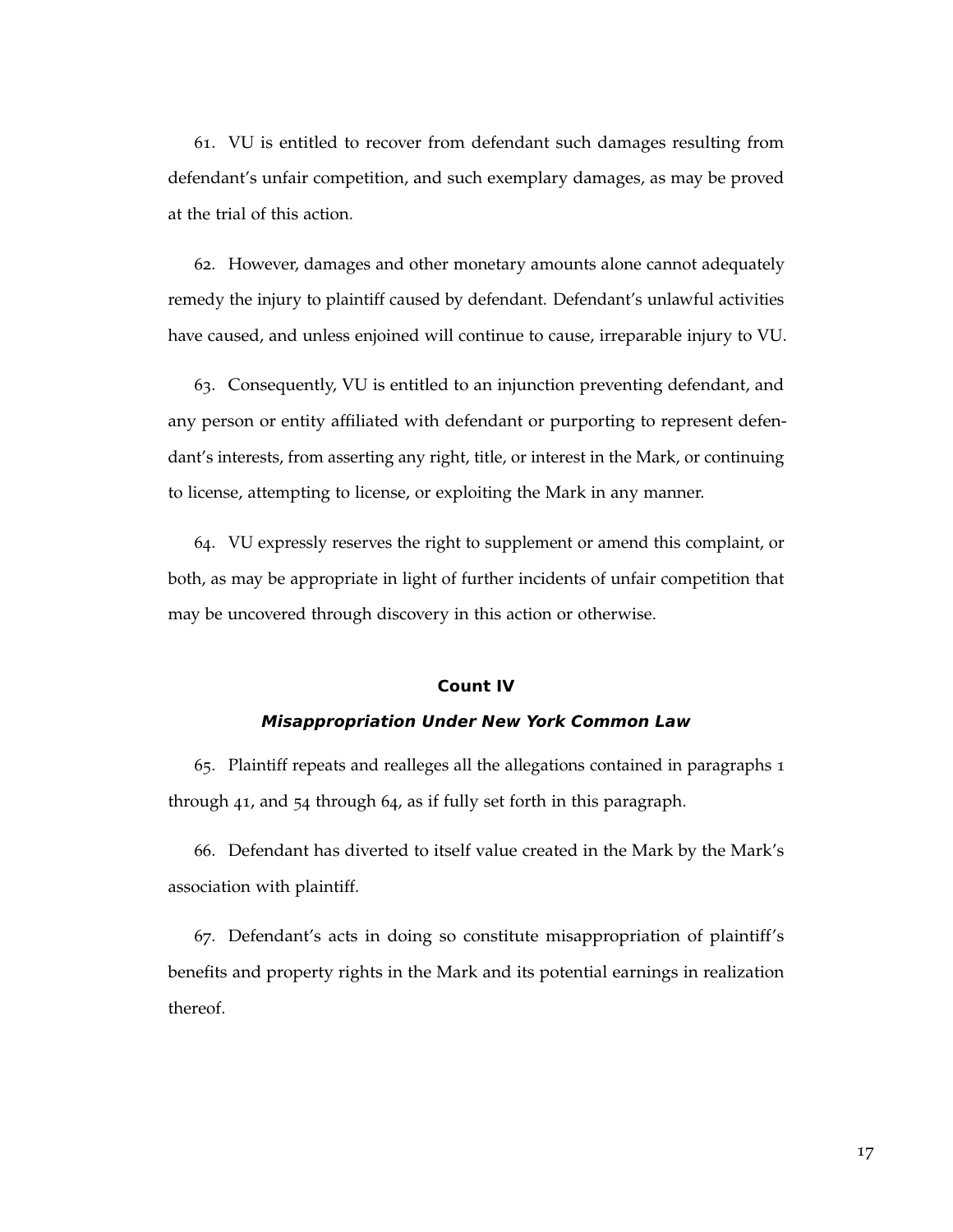68. VU is entitled to recover from defendant such damages resulting from defendant's misappropriation, and such exemplary damages, as may be proved at the trial of this action.

69. However, damages and other monetary amounts alone cannot adequately remedy the injury to plaintiff caused by defendant. Defendant's unlawful activities have caused, and unless enjoined will continue to cause, irreparable injury to VU.

70. Consequently, VU is entitled to an injunction preventing defendant, and any person or entity affiliated with defendant or purporting to represent defendant's interests, from asserting any right, title, or interest in the Mark, or continuing to license or attempting to license the Mark.

71. VU expressly reserves the right to supplement or amend this complaint, or both, as may be appropriate in light of further incidents of misappropriation of its rights and property that may be uncovered through discovery in this action or otherwise.

## **Allegations Concerning Exemplary Damages**

72. Defendant purported to license the Banana design with full knowledge that VU had and has a protectable interest in that Mark, and that VU has never had any copyright rights in the Mark. In so doing, The Warhol Foundation has acted in all respects maliciously, intentionally, and wantonly, and sought, knowingly and in bad faith, to deceive the public.

**WHEREFORE**, Plaintiff The Velvet Underground demands judgment as follows:

- A. On Count I of the complaint:
	- 1. Declaring that: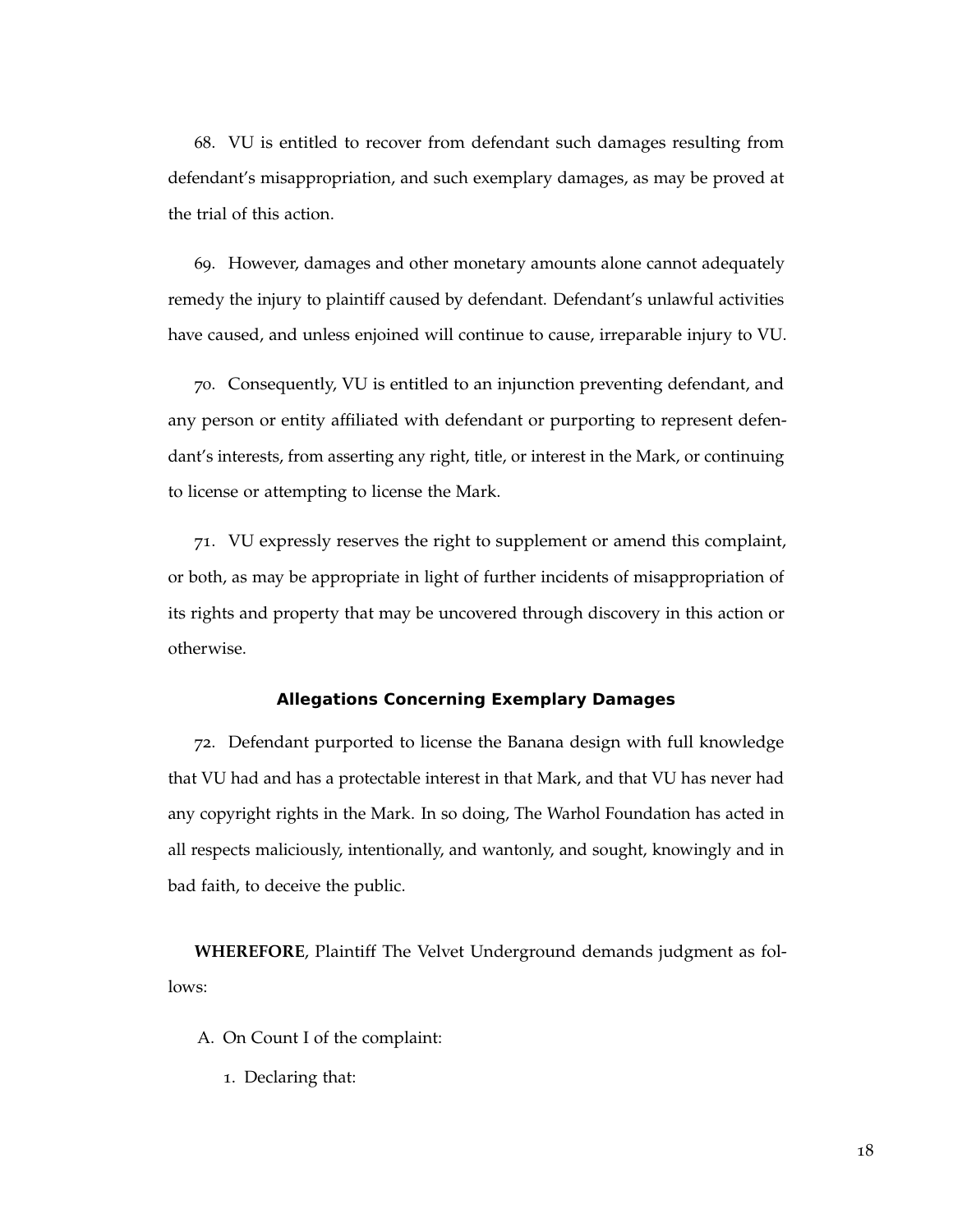- a) The Warhol Foundation has no copyright rights in the Banana design, because, under applicable statutory copyright law, all such potential rights were placed in the public domain; and
- b) The use of the Banana design by VU cannot infringe any copyright rights that the Warhol Foundation has asserted or may attempt to assert.
- 2. Compelling defendant to account for all monies received by defendant, or any affiliated person or entity, or any agent or representative of defendant, attributable to defendant's claim that it owns or possesses any right, title, or interest in a purported copyright in the Banana design.
- 3. Pursuant to 28 U.S.C. § 2202, awarding plaintiff such other and further necessary and proper relief based on the declaratory judgment the Court may grant.
- B. On Count II of the complaint:
	- 1. Pursuant to 15 U.S.C.  $\S$  1117(a) (section 35(a) of the Lanham Act), an award of:
		- a) Defendant's profits, together with interest;
		- b) Damages, trebled, together with interest; and
		- c) The full costs incurred by VU in this action, including without limitation, its attorneys' fees.
	- 2. Pursuant to 15 U.S.C. § 1116 (section 34 of the Lanham Act), enjoining and restraining defendant from licensing or purporting to license, the Banana design for any purpose, including, without limitation, the manufacture, sale, or marketing of any product that exploits in any way the Banana design, and from representing to third parties that defendant owns, or has any right, title, or interest in, the Banana design.
	- 3. Pursuant to 15 U.S.C. § 1118 (section 36 of the Lanham Act), ordering defendant to destroy all copies of the infringing products in defendant's possession, custody or control (including, therefore, without limitation, such products manufactured or maintained by defendant's purported licensees).
	- 4. Such other and further relief pursuant to the Lanham Act as the Court may deem just, equitable, and proper, including, without limitation, ordering defendant to publicly disseminate such corrective materials as may be necessary and appropriate.
- C. On Counts III and IV of the complaint:
	- 1. An award of damages, and exemplary damages, in amounts to be determined at the trial of this action, together with interest.